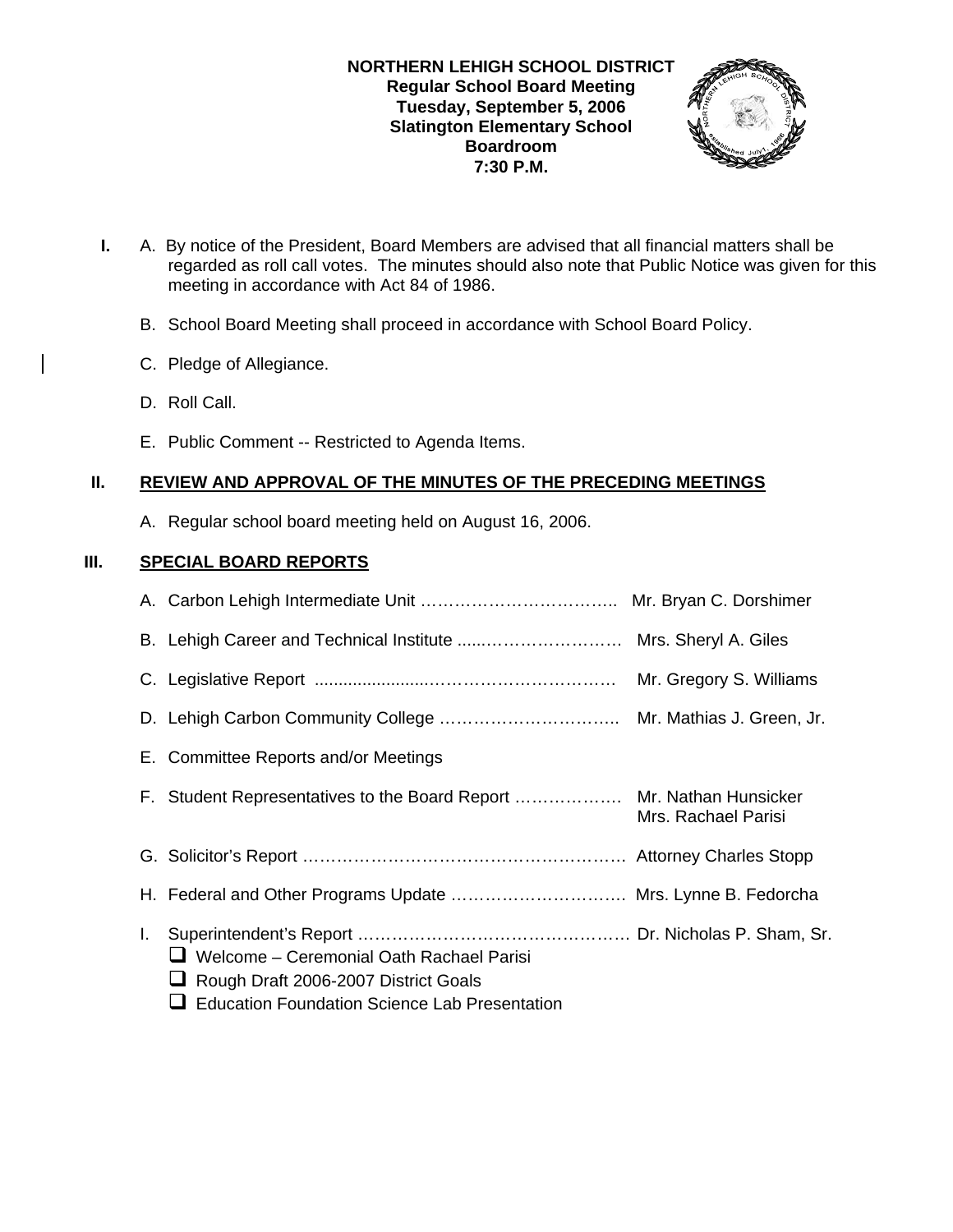### J. Executive Sessions

 "Following some of the interviews held in July and August, brief executive sessions were held in the Northern Lehigh Central Office pertaining to the Act 93 negotiations and other time sensitive personnel issues. Also on August 30, an executive session was held in order to discuss pertinent personnel vacancies and to update the board on the status of teacher negotiations. Due to the nature of these issues it was imperative to hold such meetings to insure efficient operating procedures for the district. All of these meetings were within the guidelines required and set forth by PSBA to warrant calling an executive session." My sincere appreciation to the Board Members, staff and Dr. Sham who have been able to participate in these sessions. Your time and dedication truly shows that you care.

## **IV. PERSONNEL**

## A. Nomination for Appointment

1. Professional

| 1. Cindy Frey<br>Assignment:                              | <b>Temporary Professional Employee</b><br>Title I Reading Teacher replacing Tammy Brown who has<br>resigned.                                                                       |  |  |  |
|-----------------------------------------------------------|------------------------------------------------------------------------------------------------------------------------------------------------------------------------------------|--|--|--|
| Salary:                                                   | $$38,500^*$ (Step 1 Bachelors + 24 on the 2005-2006 CBA Salary<br>Schedule)                                                                                                        |  |  |  |
| Effective Date: Upon Release from Current School District |                                                                                                                                                                                    |  |  |  |
| 2. Christina Carmody<br>Assignment:<br>Salary:            | <b>Temporary Professional Employee</b><br>2 <sup>nd</sup> Grade replacing Laurie Nissen-Mott who resigned.<br>\$38,000* (Step 1 Bachelors on the 2005-2006 CBA Salary<br>Schedule) |  |  |  |
| Effective Date: August 31, 2006                           |                                                                                                                                                                                    |  |  |  |
| 3. Deanna Quay<br>Assignment:                             | <b>Temporary Professional Employee</b><br>High School Chemistry Teacher replacing Lisa Schael who<br>resigned                                                                      |  |  |  |
| Salary:                                                   | \$41,700* (Step 3 Doctorate on the 2005-2006 CBA Salary<br>Schedule)                                                                                                               |  |  |  |
| Effective Date: August 23, 2006                           |                                                                                                                                                                                    |  |  |  |

*\*Last year's salaries will apply until a new Collective Bargaining Agreement is approved.* 

### B. Resignations

- 1. Accept the resignation of Laurie Nissen-Mott from her position as Second Grade Teacher at Peters Elementary School effective 60 days from August 16, 2006 or as soon as a replacement can be found.
- 2. Accept the resignation of Eric Schmidt as High School SADD Advisor for the 2006-2007 school year.
- 3. Accept the resignation of James Festermaker from his position as High School Special Education Aide effective June 26, 2006.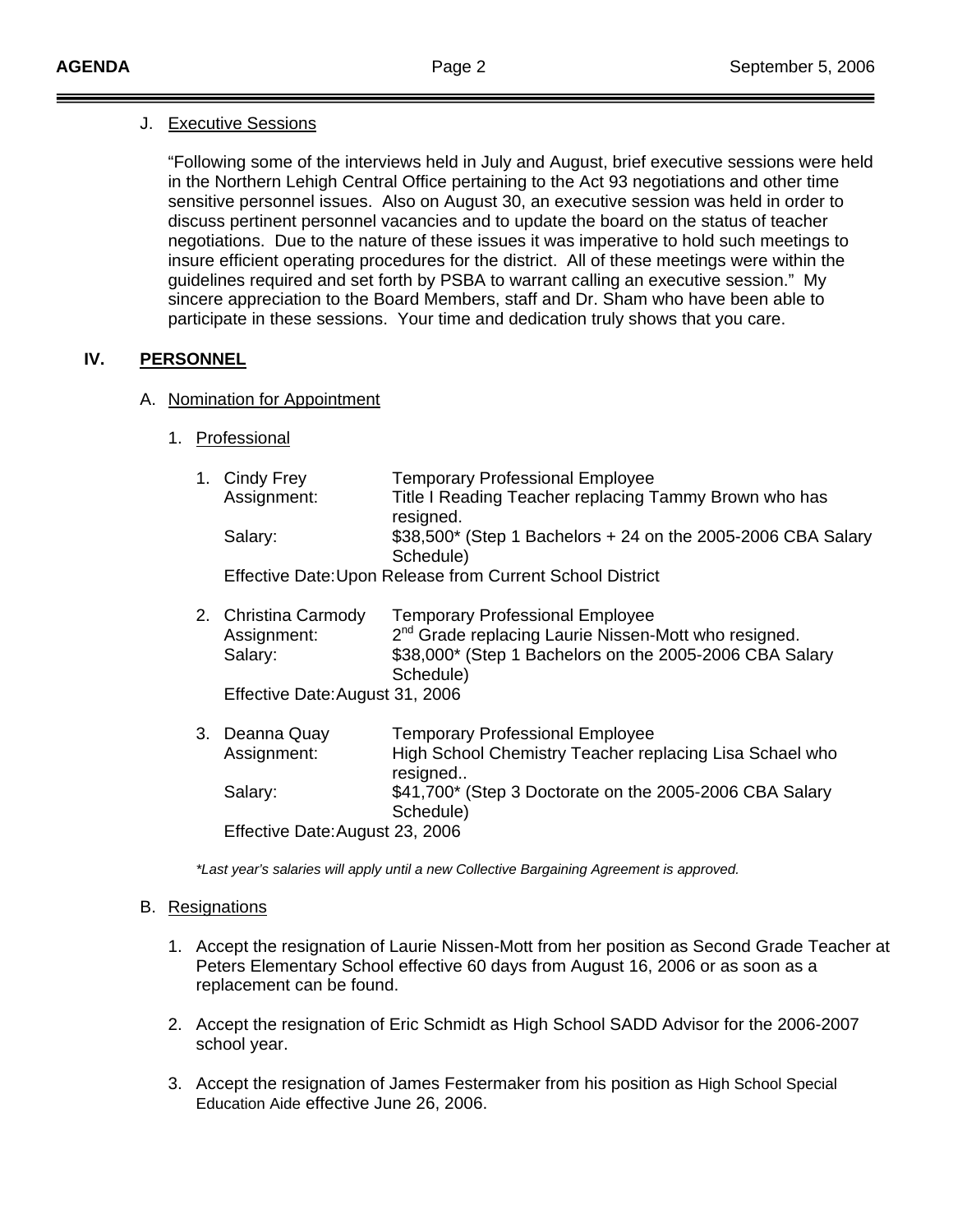#### C. Co-Curricular Appointments 2006-2007 School Year

Assistant Boys Soccer Coach Mike Lehtonen \$2,575.75\*

*\*Last year's rates will apply until a new Collective Bargaining Agreement is approved.*

D. Substitute Teacher Caller

 Approve to employ Kay Rau as an independent contractor for the purpose of calling substitutes for the 2006-2007 school year at a stipend of \$7,500.00. It is also recommended to authorize the superintendent to execute and agreement between the Northern Lehigh School District and Mrs. Rau.

- E. Approve the request of employee #215, district clerical employee, to take a 12-week Family Medical Leave of Absence, effective August 9, 2006 and continuing for approximately 8 weeks with an anticipated return date of October 4, 2006.
- F. Authorize the administration to contract with Christine Stafford for additional business manager services beyond September 17, 2006 at a per diem rate of \$298.00.
- G. Salary Adjustments

 Acknowledge the following teachers who have completed the requirements per the Collective Bargaining Agreement that would entitle them to a salary increase for the 2006-2007 school year:

| Step 3B          |
|------------------|
| Step $3B + 24^*$ |
|                  |

| Michael Lehtonen |                 |
|------------------|-----------------|
| From:            | Step 4B         |
| To:              | Step $4B + 24*$ |

*\* This salary adjustment represents a lateral move from Bachelors to Bachelors + 24 on the 2005-2006 Collective Bargaining pay schedule. They will not move to the next step until a new Collective Bargaining Agreement is approved.* 

## **V. CONFERENCES**

### **VI. POLICY**

#### A. Board Policies – Second Reading

- 1. Approve revisions to existing school board policy #323 Tobacco Use, as presented after second reading. **(Attachment #1)**
- 2. Approve revisions to existing school board policy #423 Tobacco Use, as presented after second reading. **(Attachment #2)**
- 3. Approve revisions to existing school board policy #523 Tobacco Use, as presented after second reading. **(Attachment #3)**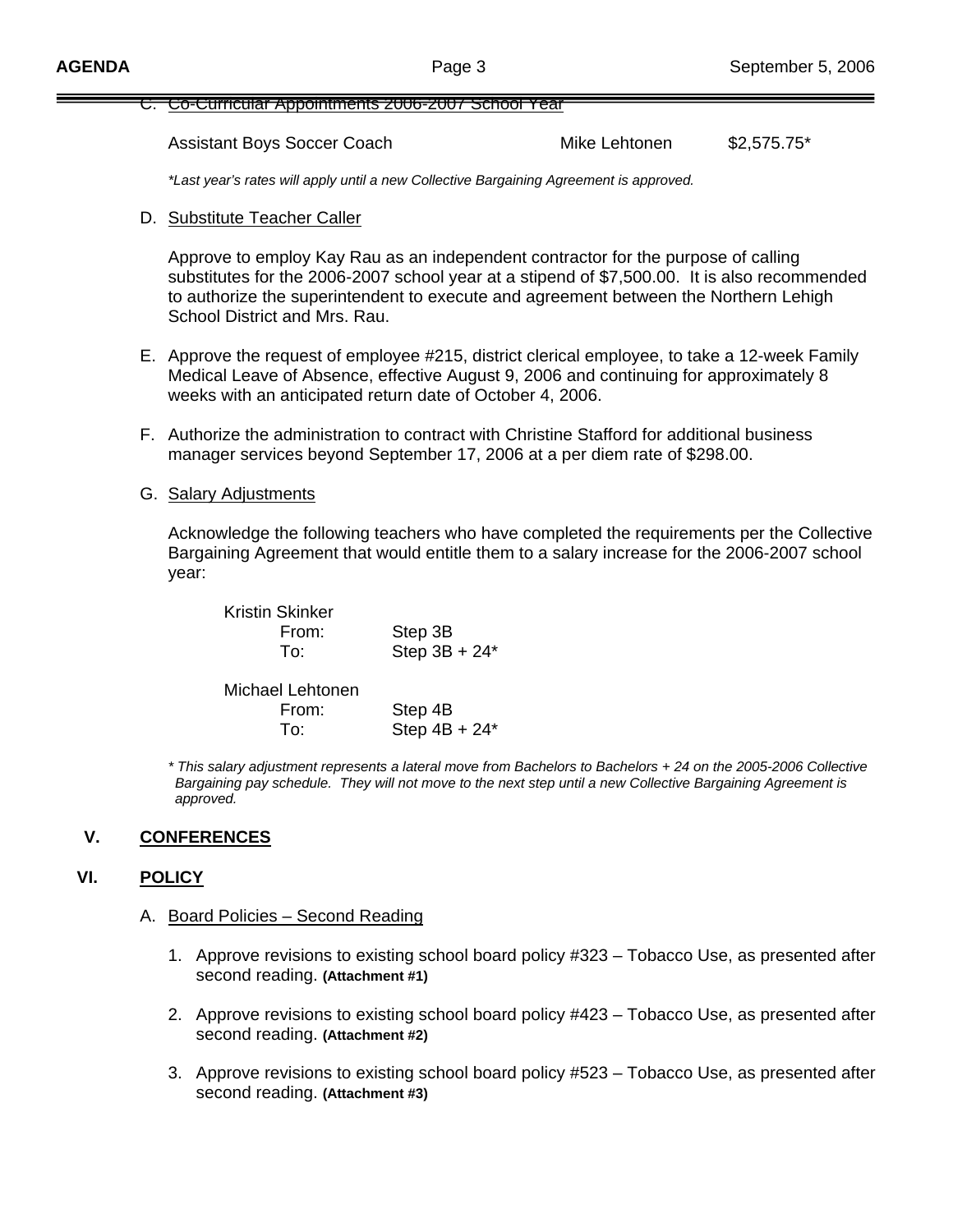- 4. Approve revisions to existing school board policy #127 Assessment of Educational Program, as presented after second reading. **(Attachment #4)**
- 5. Approve revisions to existing school board policy #130 Homework, as presented after second reading. **(Attachment #5)**
- B. Realty Transfer Tax Resolution

 **WHEREAS**, Northern Lehigh School District, Lehigh and Northampton Counties, Pennsylvania ("School District"), has previously enacted a realty transfer tax and other tax related provisions pursuant to Article XI-D of the Tax Reform Code of 1971; and

 **WHEREAS**, School District seeks, due to the recent passage of Act 40 of 2005 to update any previous resolutions relating to the realty transfer tax under the Tax Reform Code of 1971 by enacting a new resolution. The passage of this Resolution is primarily to assure all provisions are consistent with the Commonwealth's realty transfer tax, in order to allow the Department of Revenue to take any and all enforcement or collection measures allowed under the new provisions of Act 40 of 2005.

 **NOW, THEREFORE**, be it resolved by the Northern Lehigh School District, Lehigh and Northampton Counties, Pennsylvania, that:

**SECTION 1:** Northern Lehigh School District adopts the provisions of Article XI-D of the Tax Reform Code of 1971 and imposes a realty transfer tax as authorized under that Article subject to the rate limitations therein. The tax imposed under this Section shall be at the rate of one percent.

**SECTION 2:** The tax imposed under Section 1 and all applicable interest and penalties shall be administered, collected and enforced under the Act of December 31, 1965 (P.L. 1257, No. 511, as amended, known as "The Local Tax Enabling Act"; provided, that if the correct amount of the tax is not paid by the last date prescribed for timely payment, [Political Subdivision], pursuant to Section 1102-D of the Tax Reform Code of 1971 (71 P.S. 8102-D), authorizes and directs the Department of Revenue of the Commonwealth of Pennsylvania to determine, collect and enforce the tax, interest and penalties.

**SECTION 3:** Any tax imposed under Section 1 that is not paid by the date the tax is due shall bear interest as prescribed for interest on delinquent municipal claims under the Act of May 16, 1923 (P.L. 207, No. 153) (53 P.S. 7101, et seq.), as amended, known as "The Municipal Claims and Tax Liens Act". The interest rate shall be the lesser of the interest rate imposed upon delinquent Commonwealth taxes as provided in Section 806 of the Act of April 9, 1929 (P.L. 343, No. 176) (72 P.S. 806), as amended, known as "The Financial Code", or the maximum interest rate permitted under the Municipal Claims and Tax Liens Act for tax claims.

**SECTION 4:** As of the effective date of this Resolution, all prior Resolutions or part thereof inconsistent herewith are hereby repealed.

**SECTION 5:** The provisions of this resolution shall become effective on the 5<sup>th</sup> day following enactment.

**RECOMMENDATION … That the Board of Education adopts the above Resolution.**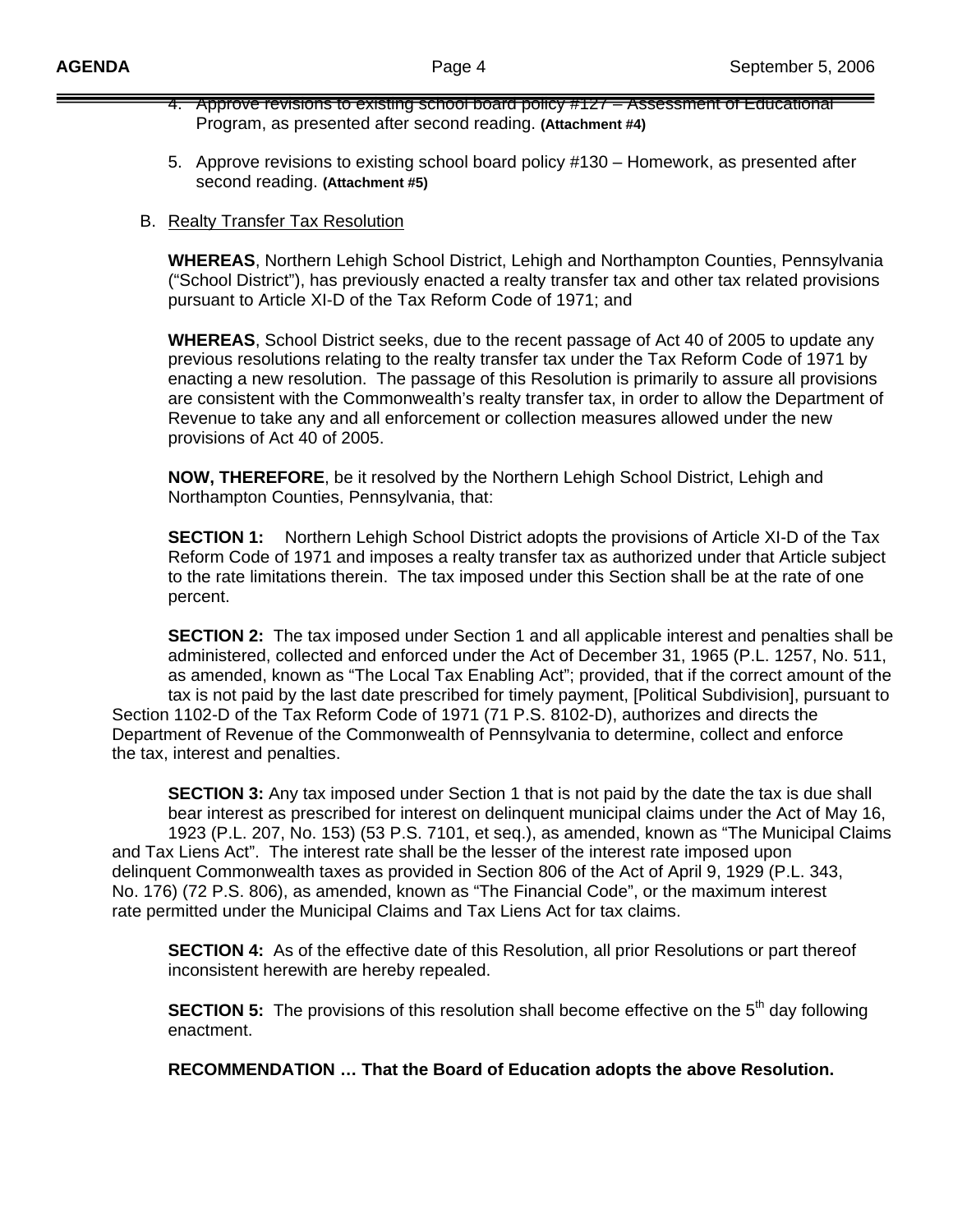### C. Non-Resident Students

 Approve the request of parents of three students, one in high school, one in middle school and one at Peters Elementary School, who are moving into the district on or before September 27, 2006, to enroll in the Northern Lehigh School District to begin the 2006-2007 school year in accordance with school board policy #202.

## **VII. CURRICULUM AND INSTRUCTION**

A. Approve to authorize proper officials to enter into an agreement for one Northwestern Lehigh School District special education student to attend the Northern Lehigh School District in accordance with the promises and covenants contained in the agreement. This agreement is effective September 5, 2006 through June 30, 2007.

#### B. Induction Program

 Approve the following teachers as helping teachers in the Northern Lehigh School District Induction Program for the 2006-2007 school year:

| <b>Helping Teacher</b>                                                                   | Inductee              | Stipend   |  |
|------------------------------------------------------------------------------------------|-----------------------|-----------|--|
| <b>Bryan Geist</b>                                                                       | Abby Bloss            | \$750.00* |  |
| Linda Brown                                                                              | Jamie Hillegass       | \$750.00* |  |
| David Carroll                                                                            | Megan Wentz           | \$750.00* |  |
| Debra Sanek                                                                              | <b>Sheryl Hegedus</b> | \$750.00* |  |
| <b>Christine Leslie</b>                                                                  | Deanna Quay           | \$750.00* |  |
| Diane McMullen                                                                           | Christina Carmody     | \$750.00* |  |
| *Last year's stipend will apply until a new Collective Bargaining Agreement is approved. |                       |           |  |

## **VIII. OLD BUSINESS**

#### **IX. NEW BUSINESS**

A. Approve to designate and authorize the following administrators to sign summary offense notices for district students for the 2006-2007 school year:

 Mrs. Karen Nicholas – Peters Elementary Principal Dr. Linda Marcincin – Slatington Elementary Principal Mr. David Papay – Middle School Principal Mrs. Aileen Yadush – High School Principal Mr. Donald Allen – High School/Middle School Assistant Principal Mrs. Jill Chamberlain – High School Assistant Principal

B. Approve to authorize the superintendent to execute a letter of agreement for the 2006-2007 academic year with the Lehigh Valley Drug & Alcohol Intake Unit. The Student Assistance Teams in our school district will use these services.

### **X. FINANCIAL**

- A. Approve the Arthurs Lestrange Cash Management Portfolio for the month of July 2006. **(Attachment #6)**
- B. Approve abatement/exoneration requests of per capita taxes, for the residents that fall within the guidelines, as presented. **(Attachment #7)**
- C. Approve the Lehigh Career and Technical Institute 2006-2007 Operating Budget after receipt of additional State and Federal Revenues and Expenditures. This action will not affect revenues